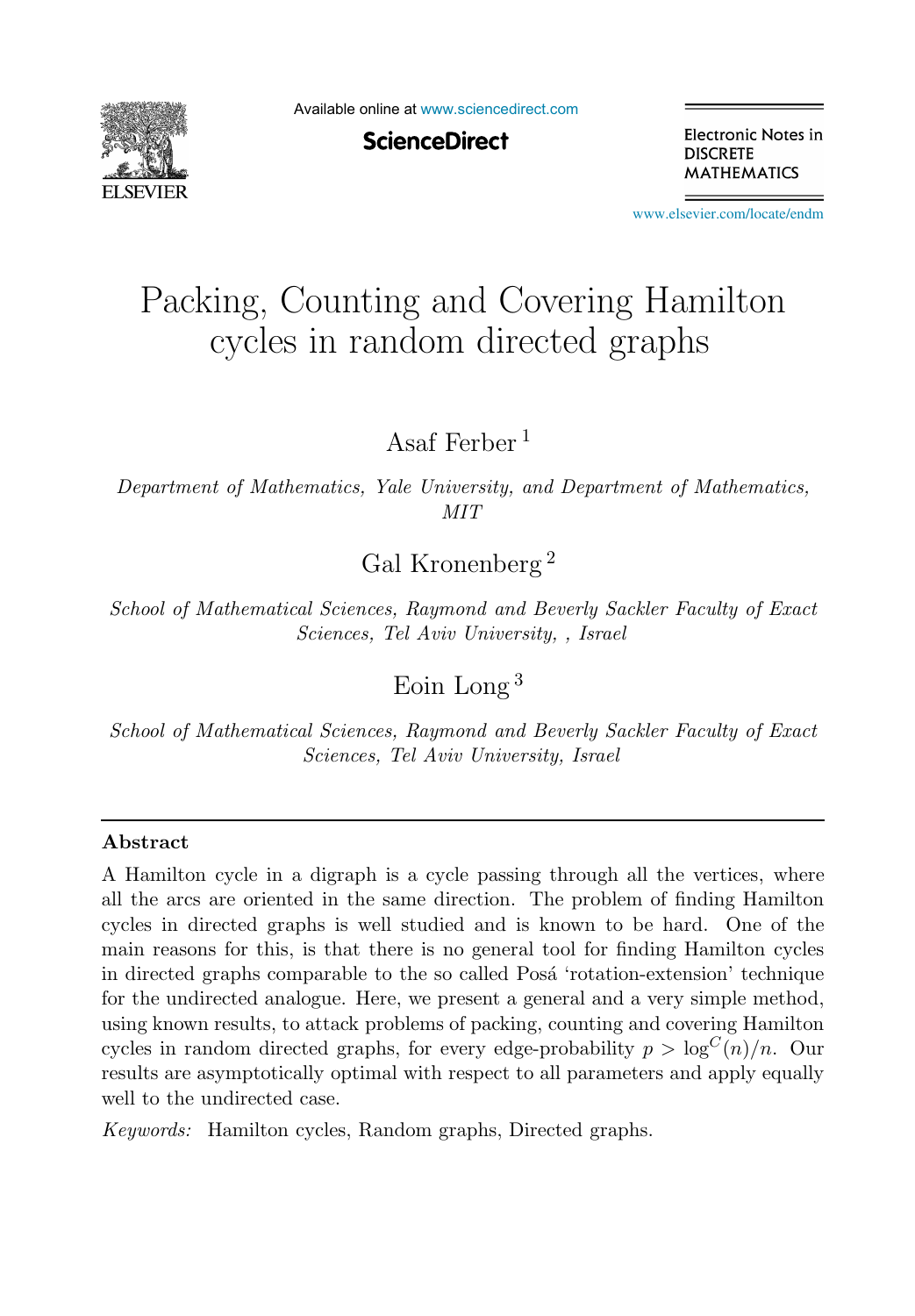# 1 Introduction

A Hamilton cycle in a graph is a cycle passing through every vertex of the graph exactly once, and a graph is Hamiltonian if it contains a Hamilton cycle. Once Hamiltonicity is established, there are many natural question to strengthen it. For example, one can ask the following questions:

- How many distinct Hamilton cycles does a given graph have? (This problem is referred to as the counting problem.)
- Let G be a graph with minimum degree  $\delta(G)$ . Is it possible to find roughly  $\delta(G)/2$  edge-disjoint Hamilton cycles? (This problem is referred to as the packing problem.)
- Let  $\Delta(G)$  denote the maximum degree of G. Is it possible to find roughly  $\Delta(G)/2$  Hamilton cycles for which every edge  $e \in E(G)$  appears in at least one of these cycle? (This problem is referred to as the covering problem.)

All the above mentioned questions have a long history and many results are known.

Let us define  $\mathcal{G}(n, p)$  to be the probability space of graphs on a vertex set  $[n] := \{1, \ldots, n\}$ , such that each possible (unordered) pair xy of elements of  $[n]$  is appears as an *edge* independently with probability p. We say that a graph  $G \sim \mathcal{G}(n, p)$  satisfies a property P of graphs with high probability (w.h.p.) if the probability that G satisfies  $P$  tends to 1 as n tends to infinity.

The question of packing in the probabilistic setting was firstly discussed by Bollobás and Frieze in the 80's [\[3\]](#page-5-0). They showed that if  ${G_i}_{i=0}^{\binom{n}{2}}$  is a random graph process on [n], where  $G_0$  is the empty graph and  $G_i$  is obtained from  $G_{i-1}$  by adjoining a non-edge of  $G_{i-1}$  uniformly at random, w.h.p. as soon as  $G_i$  has minimum degree k (where k is a fixed integer), it has  $\lfloor k/2 \rfloor$ edge-disjoint Hamilton cycles plus a disjoint perfect matching if k is odd. Their result generalizes an earlier result of Bollobás [\[2\]](#page-5-1) who proved (among other things) that for  $p = \frac{\ln n + \ln \ln n + \omega(1)}{n}$ , a typical graph  $G \sim \mathcal{G}(n, p)$  is Hamiltonian. Note that this value of  $p$  is optimal in the sense that for  $p =$ 

<sup>&</sup>lt;sup>1</sup> Email: asaf.ferber@yale.edu, and ferbera@mit.edu  $^2$  Email: galkrone@mail.tau.ac.il

<sup>3</sup> Email: eoinlong@post.tau.ac.il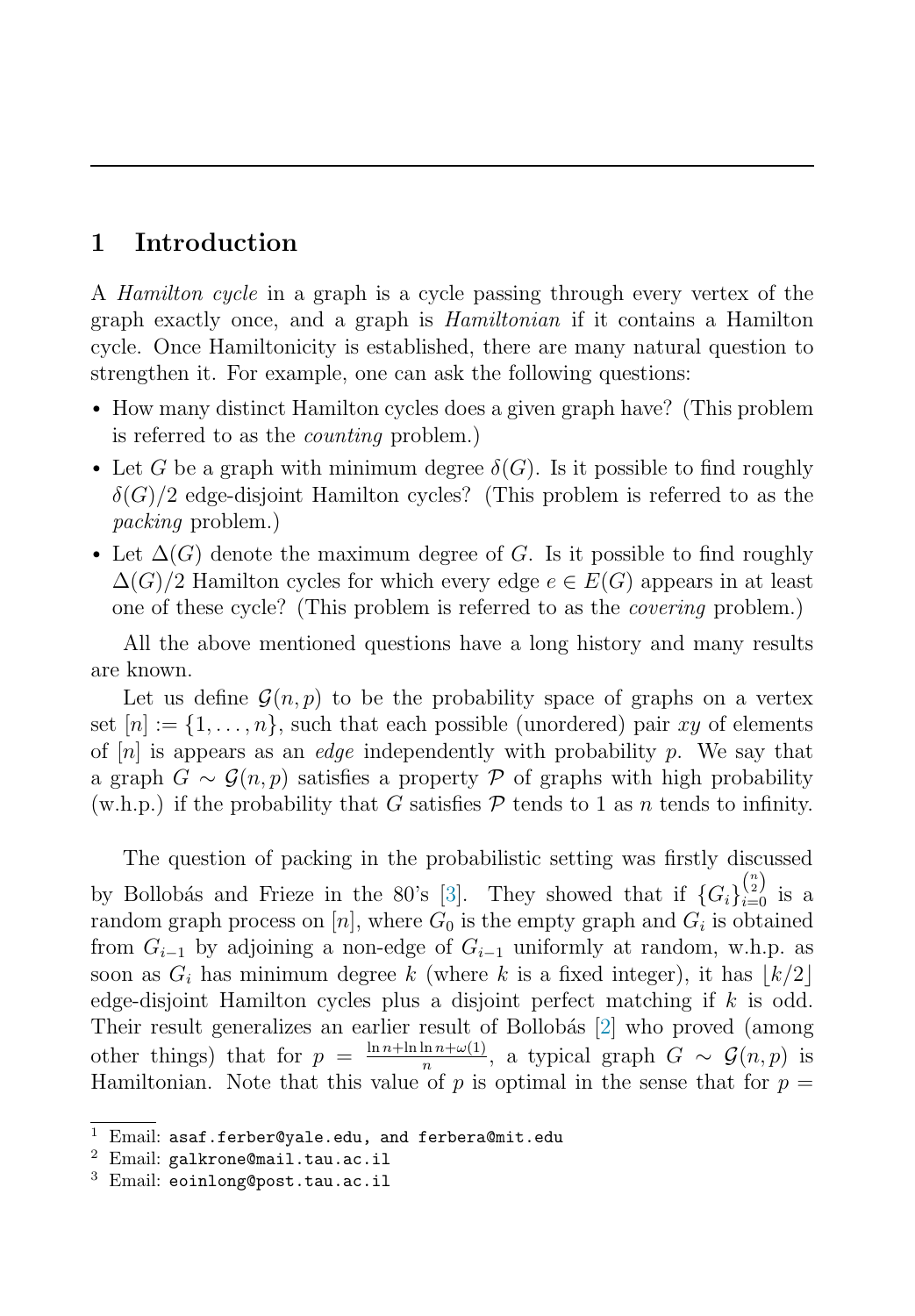$\frac{\ln n+\ln \ln n-\omega(1)}{n}$ , it is known that w.h.p. a graph  $G \sim \mathcal{G}(n, p)$  satisfies  $\delta(G) \leq 1$ , and therefore is not Hamiltonian. As the culmination of a long line of research Knox, Kühn and Osthus  $\left|15\right|$ , Krivelevich and Samotij  $\left|17\right|$  and Kühn and Osthus [\[19\]](#page-6-2) completely solved the packing problem for the entire range of  $p$ .

Regarding the question of counting, we mention the result of Cuckler and Kahn [\[5\]](#page-5-2) who strengthened the classical theorem of Dirac from the 50's [\[6\]](#page-5-3) and proved that every graph G on n vertices with minimum degree  $\delta(G)$   $\geq$  $n/2$  contains at least  $\left(\frac{\delta(G)}{e}\right)$  $\int_0^n (1 - o(1))^n$  distinct Hamilton cycles. A typical random graph  $G \sim \mathcal{G}(n, p)$  with  $p > 1/2$  shows that this estimate is sharp (up) to the  $(1-o(1))^n$  factor). Indeed, in this case with high probability  $\delta(G)$  =  $pn+o(n)$  and the expected number of Hamilton cycles is  $p^{n}(n-1)! < (pn/e)^{n}$ .

These results are only few examples of a long line of research related to the Hamiltonicity property of random and pseudo-random graphs (see, e.g. [\[1\]](#page-5-4), [\[9\]](#page-5-5), [\[23\]](#page-6-3), [\[16\]](#page-6-4), [\[11\]](#page-6-5), [\[12\]](#page-6-6), [\[13\]](#page-6-7)).

While in (general/random/pseudorandom) graphs there are many known results, much less is known about the problems of counting, packing and covering in the directed setting. The main difficulty here is that in this setting, the so called Posá rotation-extension technique (see, e.g.  $[22]$ ) does not work in its simplest form. In the paper we present a simple method to attack (and to approximately solve) all the above mentioned problems in random/pseudorandom directed graphs, with an optimal (up to a  $polylog(n)$ ) factor) density. Our method is also applicable in the undirected setting, and therefore reproves many of the known results in a simpler way.

A directed graph (or digraph) is a pair  $D = (V, E)$  with a set of vertices V and a set of *arcs*  $E$ , where each arc is an ordered pair of elements of  $V$ . A Hamilton cycle in a digraph is a cycle going through all the vertices exactly once, where all the arcs are oriented in the same direction in a cyclic order. A directed graph is called *oriented*, if for every pair of vertices  $u, v \in V$ , at most one of the directed edges  $(u, v)$  or  $(v, u)$  appears in the graph.

Now, let us define  $\mathcal{D}(n, p)$  to be the probability space consisting of all directed graphs on vertex set  $[n]$  for which each possible *arc* is added with probability p independently at random.

The problem of packing Hamilton cycles in digraphs goes back to the 70's. Tilson showed that every complete digraph has a Hamilton decomposition. We also mention a remarkable result of Kühn and Osthus (see  $[18]$ ) which proved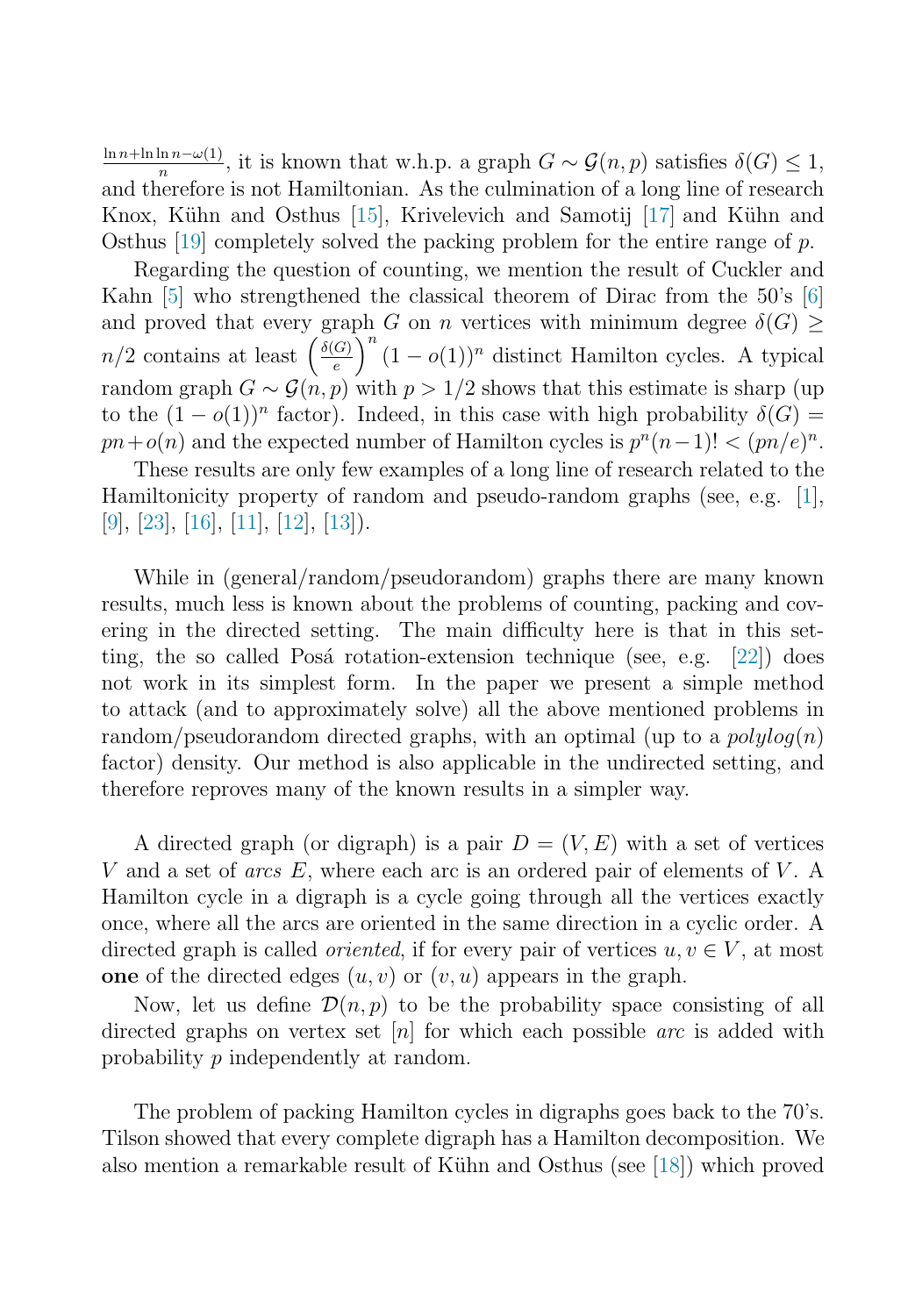<span id="page-3-1"></span>that for any regular orientation of a sufficiently dense graph one can find a Hamilton decomposition. For many other results related to Hamiltonicity in digraphs see [\[21\]](#page-6-10), [\[2\]](#page-5-1), [\[10\]](#page-6-11), [\[14\]](#page-6-12), [\[7\]](#page-5-6), [\[24\]](#page-6-13), [\[25\]](#page-6-14), [\[8\]](#page-5-7), [\[4\]](#page-5-8). Our first result proves the existence of  $(1 - o(1))np$  edge-disjoint Hamilton cycles in  $\mathcal{D}(n, p)$ .

**Theorem 1.1** For  $p = \omega \left(\frac{\log^4 n}{n}\right)$ n ), w.h.p. the digraph  $\mathcal{D} \sim \mathcal{D}(n, p)$  has  $(1$  $o(1)$ )np edge-disjoint Hamilton cycles.

<span id="page-3-0"></span>Note that this result is approximately tight (up to a polylogn factor). At a cost of some polylogn factor in the density, we obtain an analog for pseudorandom digraphs.

**Theorem 1.2** Let D be a  $(n, \lambda, p)$  pseudo-random digraph where  $p = \omega \left(\frac{\log^{14} n}{n}\right)$ n . Then D contains  $(1-o_{\lambda}(1))$ np edge-disjoint Hamilton cycles where  $o_{\lambda}(1) \rightarrow 0$  $as \lambda \rightarrow 0.$ 

<span id="page-3-2"></span>We also show that in random directed graphs one can cover all the edges by not too many cycles.

**Theorem 1.3** Let  $p = \omega \left(\frac{\log^4 n}{n}\right)$ n ). Then, a digraph  $\mathcal{D} \sim \mathcal{D}(n, p)$  w.h.p. can be covered with  $(1+o(1))np$  directed Hamilton cycles.

<span id="page-3-3"></span>In the next theorem we show that the number of directed Hamilton cycles in such graphs (pseudorandom/random) is concentrated (up to a subexponential factor) around its mean.

**Theorem 1.4** Let  $p = \omega \left( \frac{\log^2 n}{n} \right)$ n ). Then, a digraph  $\mathcal{D} \sim \mathcal{D}(n, p)$  w.h.p. contains  $(1 \pm o(1))^{n} n! p^{n}$  directed Hamilton cycles.

We note that the method we used in Theorem [1.2](#page-3-0) in order to extend the random result from Theorem [1.1](#page-3-1) to the pseudo-random case can be also used in Theorem [1.3](#page-3-2) and in Theorem [1.4](#page-3-3) to get the pseudo-random versions of these theorems.

The proofs of the four theorems in the paper are based on very similar ideas and they all using the same method. Therefore, we will give here only one of the proof sketches. In the next section one can find a proof highlights for packing Hamilton cycles in  $\mathcal{D}(n, p)$ .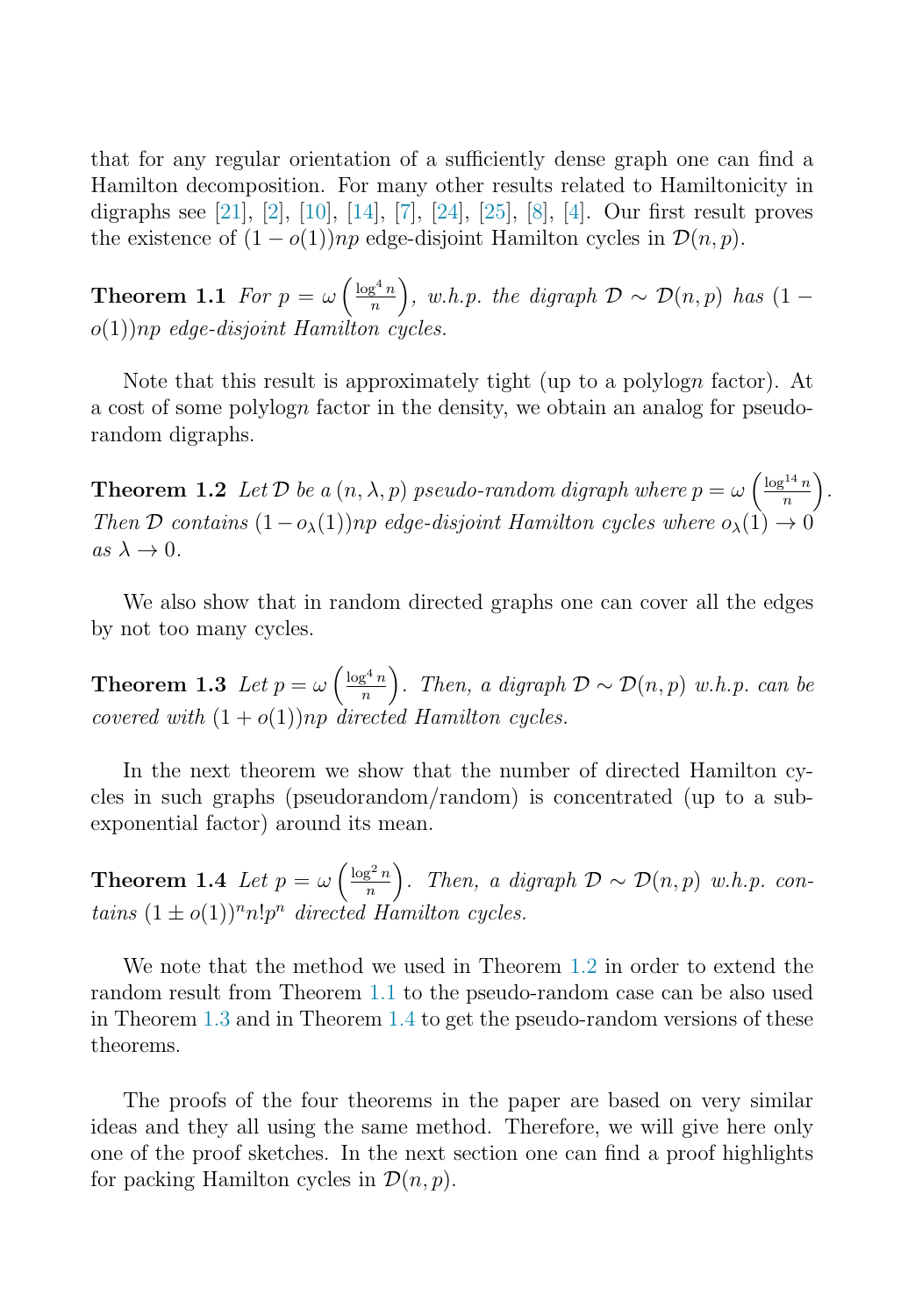## 2 Proof sketch - Packing Hamilton cycles in  $\mathcal{D}(n, p)$

**Proof.** [Proof of Theorem [1.1.](#page-3-1)] Let  $\alpha = \alpha(n)$  be some function tending arbitrarily slowly to infinity with n. Let  $n = m\ell + s$  where  $\ell = \alpha \log n$ .  $t = \alpha^3 \log^3 n$  and let  $p = \alpha^4 \log^4 n/n$ . Let  $\mathcal{V}^{(1)}, \ldots, \mathcal{V}^{(t)}$  be a collection of partitions of  $X = [n]$ , chosen uniformly and independently at random, where  $\mathcal{V}^{(i)} = S^{(i)} \cup V_1^{(i)} \cup \cdots \cup V_\ell^{(i)}, |S^{(i)}| = s = n/\alpha \log n$  and  $|V_j^{(i)}| = m$ . To begin, whenever we expose the edges of a directed graph  $\mathcal{D} \sim D(n, p)$ , we will assign the edges of D among t edge disjoint subdigraphs  $\mathcal{D}^{(1)}, \ldots, \mathcal{D}^{(t)}$ . The digraphs  $\mathcal{D}^{(i)}$  are constructed in a way that every directed edge between  $V_j^{(i)}$  and  $V_{j+1}^{(i)}$  in  $\mathcal{D}^{(i)}$  appears with probability  $(1 - o(1))p\ell/t := p_{in}$  and all the directed edges  $\overrightarrow{uv}$   $(u \in V_{\ell}^{(i)} \text{ and } v \in V_1^{(i)} \cup S^{(i)} \text{ or } u \in S^{(i)} \text{ and } v \in V_1^{(i)}$ appears independently with probability  $(1 - o(1))pn^2/dts^2$  (and we delete all other edges). We will prove that with probability  $1 - o(1/t)$ ,  $\mathcal{D}^{(i)}$  contains  $(1 - o(1))np/t$  edge-disjoint Hamilton cycles.

Since every directed edge between  $V_j^{(i)}$  and  $V_{j+1}^{(i)}$  appears with probability  $(1 - o(1))p\ell/t$ , using the Gale-Ryser theorem on r-factors in bipartite graphs (see, e.g. [\[20\]](#page-6-15)), we show that with probability  $1 - o(1/t)$  there exists  $L :=$  $(1 - o(1))mp_{in}$  edge-disjoint perfect matchings  $\{\mathcal{M}_{j,k}^{(i)}\}_{k=1}^L$ . Taking the union of the edges in the matchings  $\bigcup_{j=1}^{\ell-1} \mathcal{M}_{j,k}^{(i)}$  gives m directed paths, each directed from  $V_1^{(i)}$  to  $V_{\ell}^{(i)}$  and covering  $\bigcup_{j=1}^{\ell} V_j^{(i)}$ . Let  $P_{k,1}, \ldots, P_{k,m}$  denote these paths and  $\mathcal{P}_k = \{P_{k,1}, \ldots, P_{k,m}\}.$ 

Now, for each  $i \in [t]$  we look at the auxiliary digraph  $\mathcal{D}^{(i)}$ , obtained from  $\mathcal{D}^{(i)}$  by shrinking every path  $P_{k,i}$  into a single vertex and keeping only outneighbours of the last and in-neighbours of the first from each path. Note that  $\tilde{\mathcal{D}}^{(i)} \sim (s+m,(1-o(1))pn^2/dts^2)$  and thus contains L edge-disjoint Hamilton cycles with probability  $1 - o(1/t)$ . Now, every Hamilton cycle in  $\widetilde{\mathcal{D}}^{(i)}$  corresponds to a Hamilton cycle in  $\mathcal{D}$  and by the construction they are all edge-disjoint. All in all, w.h.p. we have  $Lt = (1 - o(1))np$  edge-disjoint Hamilton cycles, as desired.  $\Box$ 

General outline of the other proofs. In the proof of Theorems [1.2,](#page-3-0) [1.4](#page-3-3) and [1.3](#page-3-2) we use similar methods as in the proof above. Here we give the general outline. Suppose that we have a digraph  $\mathcal G$  and that we wish to find many Hamilton cycles (possibly edge disjoint, or covering,...). We will first break the vertex set of our digraph into a number of pieces  $V_0, V_1, \ldots, V_\ell$ . For each  $i \in [\ell-1]$  between  $V_i$  and  $V_{i+1}$  consider the bipartite digraph  $\mathcal{G}_i$  consisting of edges of G from  $V_i$  to  $V_{i+1}$ . We will apply matching results to all of these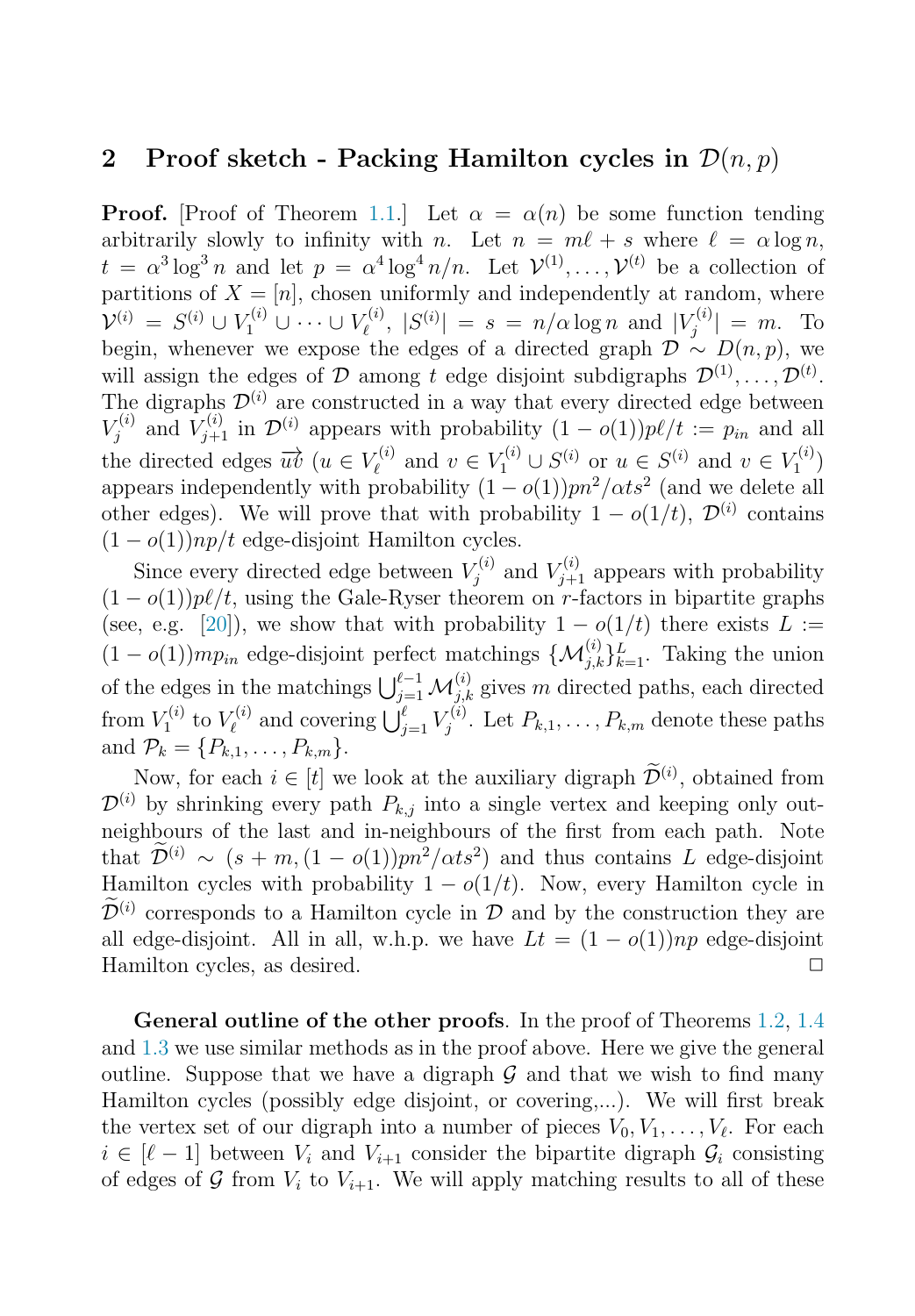digraphs to get many perfect matchings directed from  $V_i$  to  $V_{i+1}$ . Taking one matching from each  $\mathcal{G}_i$ , we obtain a collection  $\mathcal P$  of directed paths from  $V_1$  to  $V_{\ell}$ , which cover all of  $\bigcup_{i=1}^{\ell} V_i$ . The aim is now to use edges incident to  $V_0$  to complete each  $P$  into a Hamilton cycle.

In order to do this, for each collection of paths  $P$  which we wish to complete to a Hamilton cycle, we will assign it an individual sparse random subdigraph of G consisting of edges incident to  $V_0 \cup V_1 \cup V_\ell$ . Provided that G had certain expansion properties, this random subdigraph will also share these properties. Using these sparse random subdigraphs we will then construct auxiliary subdigraphs for each such  $\mathcal P$  in which a directed Hamilton cycle corresponds to a directed Hamilton cycle in  $\mathcal G$  containing the paths  $\mathcal P$ . Lastly, using the expansion properties of these auxiliary digraphs we will then guarantee Hamilton cycles, as required.

### <span id="page-5-4"></span>References

- <span id="page-5-1"></span><span id="page-5-0"></span>[1] S. Ben-Shimon, M. Krivelevich, and B. Sudakov. On the resilience of hamiltonicity and optimal packing of hamilton cycles in random graphs. *SIAM Journal on Discrete Mathematics*, 25(3):1176–1193, 2011.
- <span id="page-5-8"></span>[2] B. Bollob´as. The evolution of random graphs. *Transactions of the American Mathematical Society*, 286(1):257–274, 1984.
- <span id="page-5-2"></span>[3] B. Bollob´as and A. M. Frieze. On matchings and hamiltonian cycles in random graphs. *North-Holland Mathematics Studies*, 118:23–46, 1985.
- <span id="page-5-3"></span>[4] B. Cuckler. Hamiltonian cycles in regular tournaments. *Combinatorics, Probability and Computing*, 16(02), 239-249, 2007.
- <span id="page-5-6"></span>[5] B. Cuckler and J. Kahn. Hamiltonian cycles in dirac graphs. *Combinatorica*, 29(3):299–326, 2009.
- <span id="page-5-7"></span>[6] G. A. Dirac. Some theorems on abstract graphs. *Proceedings of the London Mathematical Society*, 3(1):69–81, 1952.
- <span id="page-5-5"></span>[7] A. Ferber, R. Nenadov, U. Peter, A. Noever, and N. Skoric. Robust hamiltonicity of random directed graphs. arXiv preprint arXiv:1410.2198. 2014.
- [8] A. Frieze and S. Suen. Counting Hamilton cycles in random directed graphs. *Random Structures and algorithms* 3: 235-242, 1992.
- [9] A. Frieze and M. Krivelevich. On two hamilton cycle problems in random graphs. *Israel Journal of Mathematics*, 166(1):221–234, 2008.